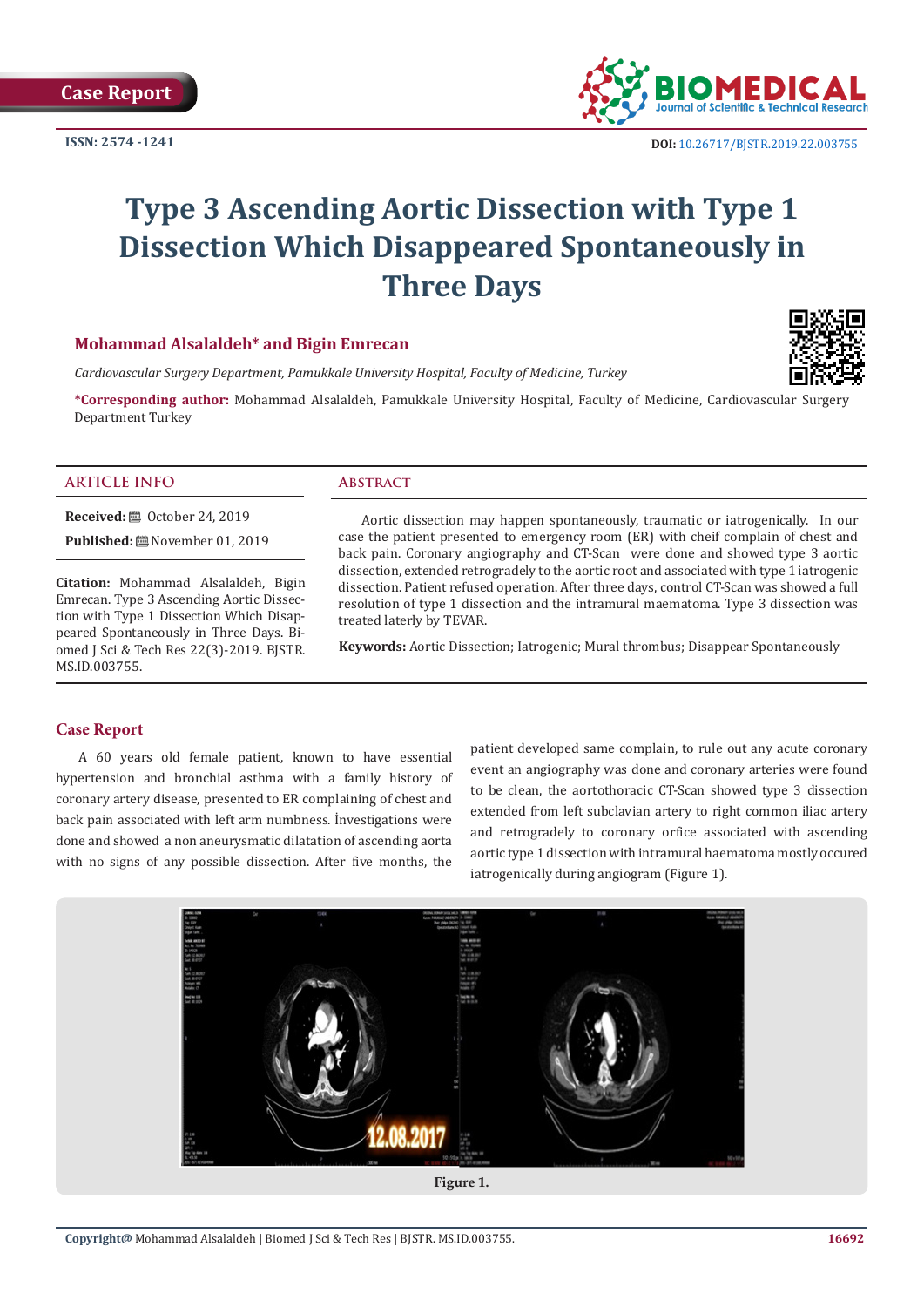At the beginning we thought of type one aortic dissection and an urgent operation was planned, but the patient refused operation, so she was kept in our ICU for closed observation and antihypertensive medical treatment. On the third day of the event, control CT-Scan was repeated and showed no sign of type one dissection and the intramural haematoma had been disappeared completely (Figure 2), so we claim that there was a combined aortic dissection of type three and type one which created iatrojenically in the catheter lab. After two days, the patient was treated for type 3 aortic dissection by thoracic endovascular aneurysm repair (TEVAR). Control investigations were done and showed no leak or any other possible complication. On the 8. day of the operation, patient was discharged on medical treatment. She was observed as out patient in our clinic. About two months later, the patient presented to our clinic as an outpatient for routine control, an aortothoracic CT-Scan was repeated again and showed full recovery of type one aortic dissection and EVAR stent was in good position with no signs of any leakage (Figure 3).



**Figure 2:** Control aortothoracic CT-Scan after three days which showed a full resoluation of type 1 aortic dissection.



**Figure 3:** Post EVAR control CT-Scan with full resolution of intramural haematoma**.**

### **Discussion**

Aortic dissection is a case of aortic wall layer seperation with high mortality and morbidity. About 1 to 3% of all autopsies showed evidence of aortic dissection. In general population, the age of 50- 65 showed a peak of the incidence of dissection while patients with connective tissue disorders are at high risk of dissection at the age of 20 to 40. 20% of the patients with aortic dissection die befor reaching the hospital while 1-3% of remain patients die without treatment in the fisrt 24 hours, 30% of them in the first week and about 80% in the first two weeks and 90% die in the first year [2].

Management of acute aortic dissection is done surgically by resection the segment containing intimal tear and replaced by a dacron graft mainly in DeBakey type 1 and type 2 while type 3 is usually treated medically unless there is any clinical or radiological evidence of impending rupture, propagation of the dissection, persistant pain, bleeding into pleural cavity or development of saccular aneurysm [3]. TEVAR nowadays is on of the best choices of type 3 dissection management [4]. In our case, the patient developed both type1 and type 3 aortic dissection and was advised to be operated for type 1 urgently but the patient refused operation, so kept in our intensive care unit for observation and medical treatmet. After three days of the event, the control CT-Scan of the aorta showed no intramural haematoma in ascending aorta.

Intramural haematoma may undergo progression by time or stay stable all the time. Studies about the time of the resolution of ıntrmural haematomas are still limited. Complete resolution of